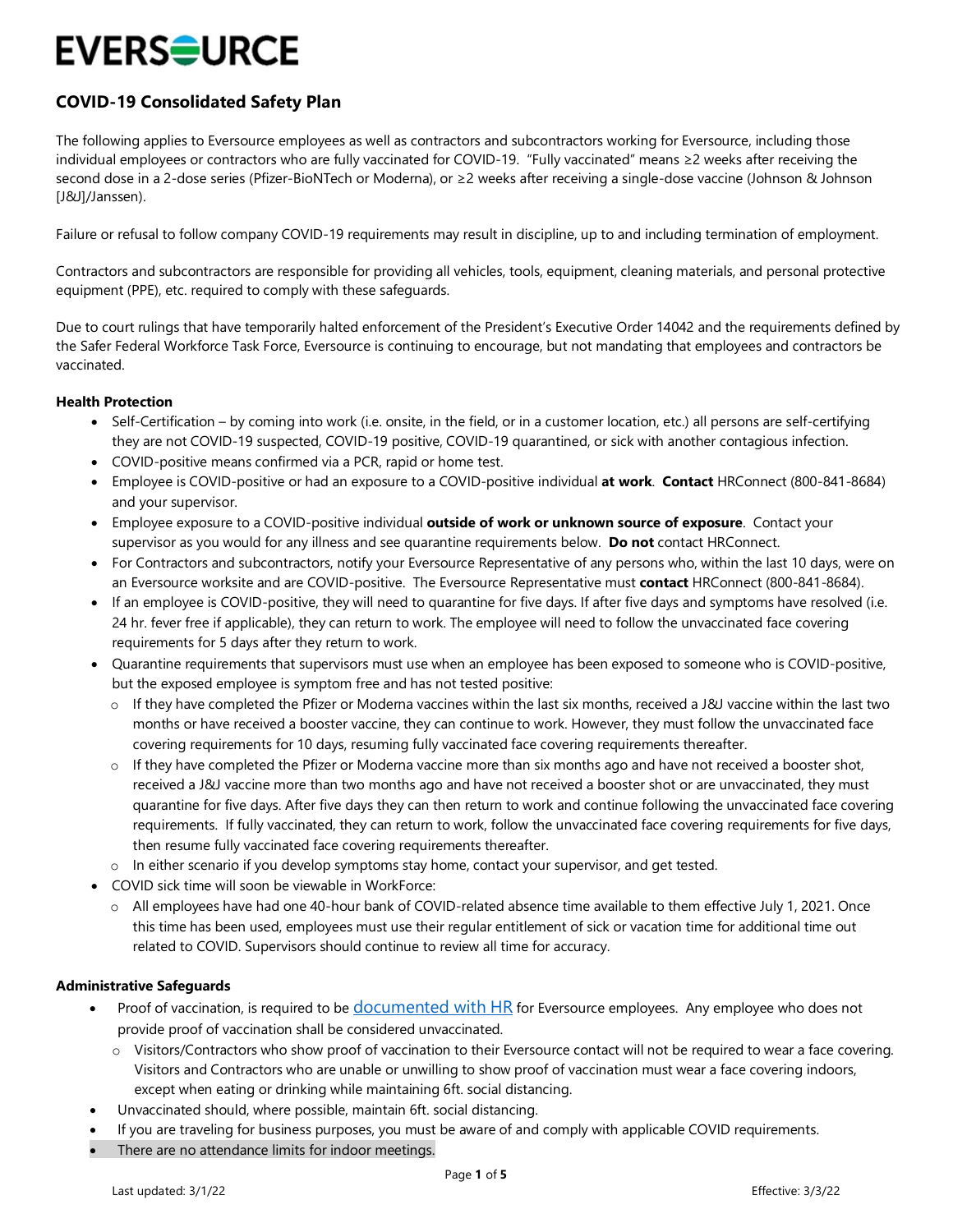# **EVERS<del>≘</del>URCE**

- Facilities will maintain any COVID signage at entry points and other common locations.
- Water fountains at Eversource locations will remain disabled and water bottle filling stations at Eversource locations have been installed to replace the water fountains.
- Onsite gyms and/or fitness facilities are in the process of opening, further developments will be announced via signage at the physical locations.
- Onsite cafeterias or catered food service shall be grab and go prepackaged meals only. No buffet services.
- Each person is responsible for cleaning up after yourself in common use areas and maintaining a clean workstation.
- In buildings where we have Electric and Gas System Control/Dispatch/LNG Centers, the rooms must be clearly labelled, will continue to use temperature screening kiosk systems, and will be entered only by authorized personnel.

#### **PPE Safeguards**

- PPE Safeguards are required for Eversource employees and Contractors working on Eversource projects. If a Contractor has more stringent PPE Safeguards, they shall be followed.
- Different types of face coverings and masks are available. Face coverings (i.e. neck gaiters, balaclava, surgical, KN95, etc.) and N95 masks are the two most common type used.
	- o The face covering or mask must cover your nose and mouth when worn.
	- $\circ$  Face coverings cannot be a single-layer fabric or thin fabric that does not block light.
	- o Face shields are not an approved face covering unless HR authorizes it to accommodate a medical condition or disability.
	- o When not wearing a face covering, one should be readily available.
	- $\circ$  Certain face coverings are washable and reusable. If using this type, they shall be used for one day then taken home and washed before re-using.
	- o N95, surgical, or KN95's shall be used for one day, then discarded.
	- $\circ$  Any person voluntarily using a N95 mask must receive a copy of [Appendix D](https://eversourceenergy.sharepoint.com/sites/Safety/SitePages/COVID-19-Safety-Documents.aspx) from OSHA's respiratory standard.
	- o Only Flame Resistant (FR) face coverings are to be worn when working in an energized zone or where there is potential for a gas ignition. Masks are not FR rated.
- The following rules are required and will be enforced:
	- o Unvaccinated Indoors Face covering is required except when actively eating or drinking while maintaining social distancing.
	- $\circ$  Unvaccinated Outdoors Face covering is required to be worn when 6 ft. social distancing can't be maintained.
	- o Fully Vaccinated Indoors Unless otherwise communicated by entry point COVID signage, a face covering is not required.
	- o Fully Vaccinated Outdoors Face covering is not required.
- If an unvaccinated person is unable to wear a face covering or mask due to a disability (includes medical conditions) or sincerely held religious belief, practice, or observance they must notify their Supervisor and call HRConnect (800-841-8684). HR will review all requests to determine whether an accommodation is possible. Supporting medical documentation is necessary for a disability request.
	- o Contractors shall manage their own process for receiving and evaluating disability, medical and/or religious exceptions for face covering/mask mandates. Contractors shall manage all associated documentation and not be required to share personal information with Eversource, except in the context of an investigation or audit of Contractor's compliance by Eversource.

#### **Company Vehicle Safeguards**

Multiple people are allowed in company vehicles.

#### **Training Safeguards**

- In-person training spaces will have face coverings, disinfecting spray, hand sanitizer, and paper towels available.
- Indoor training classes shall be limited to no more than 20 persons. In cases where larger groups may need to gather, ECT approval will be required.

#### **Eversource Sponsored Volunteer and Charity Events Safeguards**

• Employees participating in a company sponsored in-person volunteerism and social committee events must follow this plan and state COVID requirements.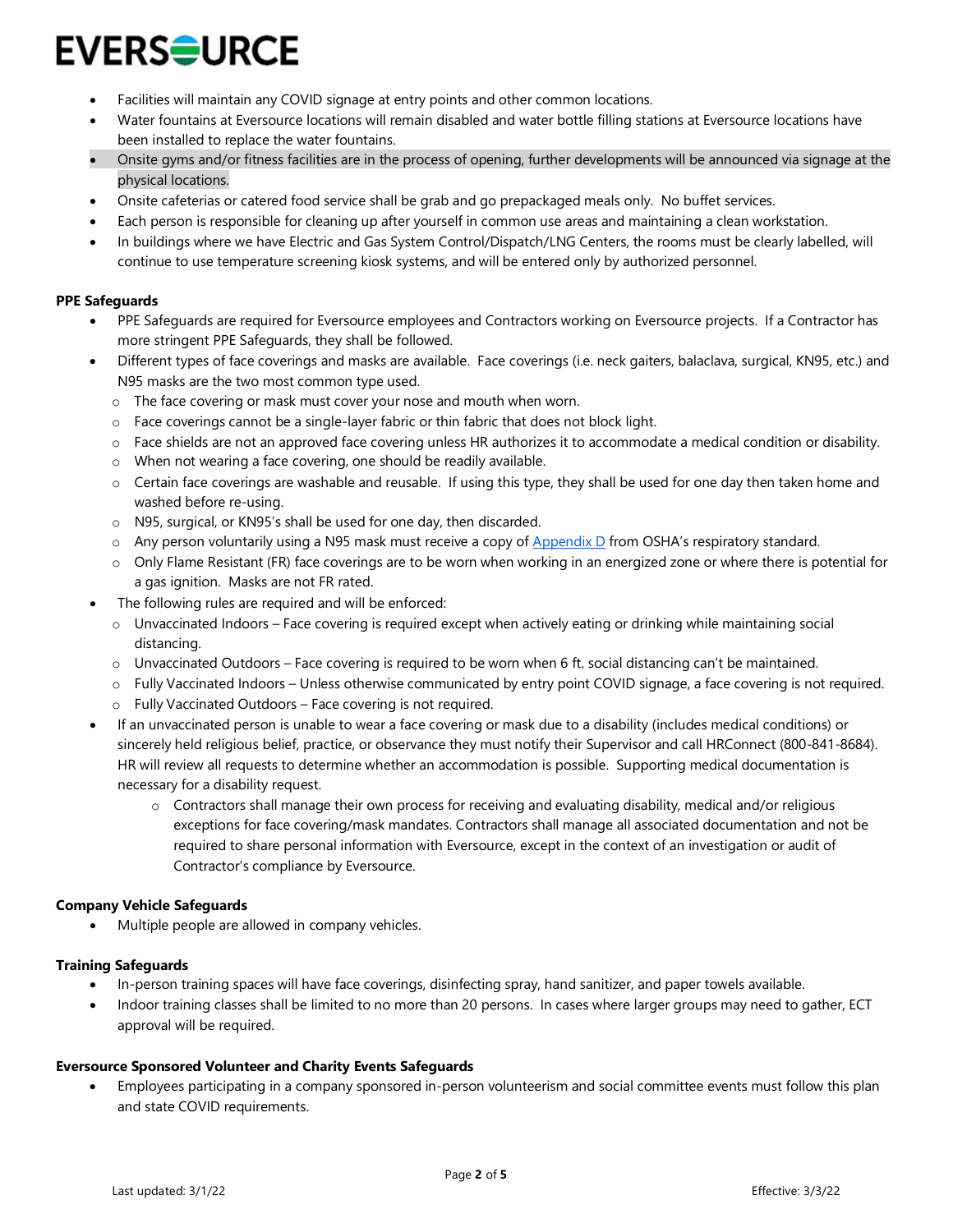### **EVERSOURCE**

#### **Inside Work Safeguards**

- "Inside Work" means all work done **inside** residential homes and/or commercial customer buildings.
- Until further notice, the following changes shall be implemented:
	- o All incoming service requests to either the Eversource call center or through Gas Dispatch will require additional screening question(s), as listed in **Attachment A**.
	- o For Inside Work that did not come via the Eversource call center or through Gas Dispatch, the screening question(s), **Attachment A**, must be asked prior to entering the residential home or commercial customer building. For customer buildings where asking the screening question isn't practical, Operations must evaluate COVID-19 risks associated with the travel path and worksite to determine if **Attachment B** requirements are needed.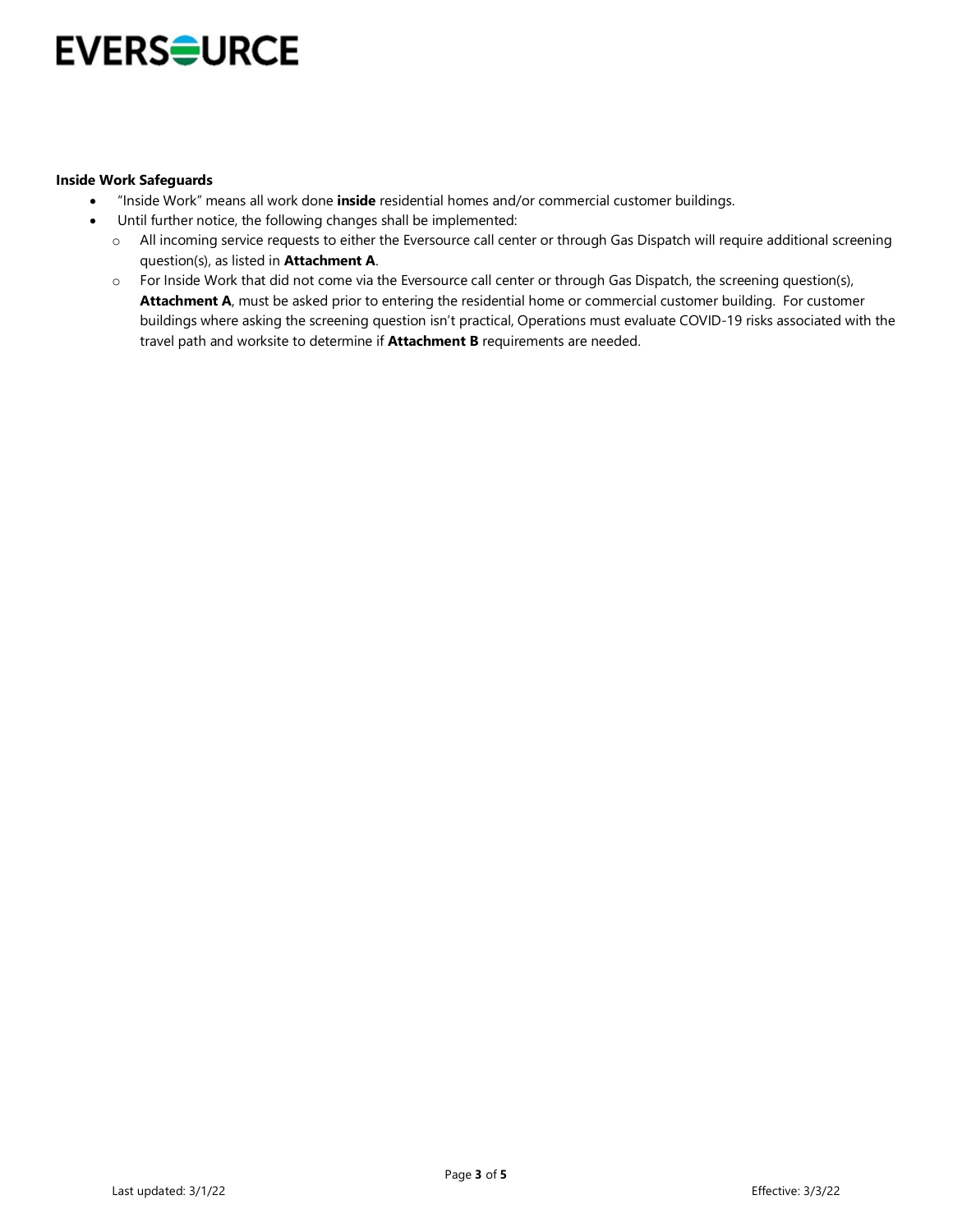

#### **Attachment A – Inside Work Screening Questions**

Once you've obtained information on the work that needs to be done, continue the call with the following statement:

"Due to the ongoing COVID-19 pandemic, Eversource is continuing efforts to safeguard our employees and customers. I have to ask you an additional question so we can evaluate whether any additional health and safety precautions are needed."

Continue the call with the following question:

1. Is anyone inside the property confirmed, or suspected of being infected, with COVID-19?

The answer to this question, even if the customer refuses to answer or doesn't know the answer, must be communicated to operations.